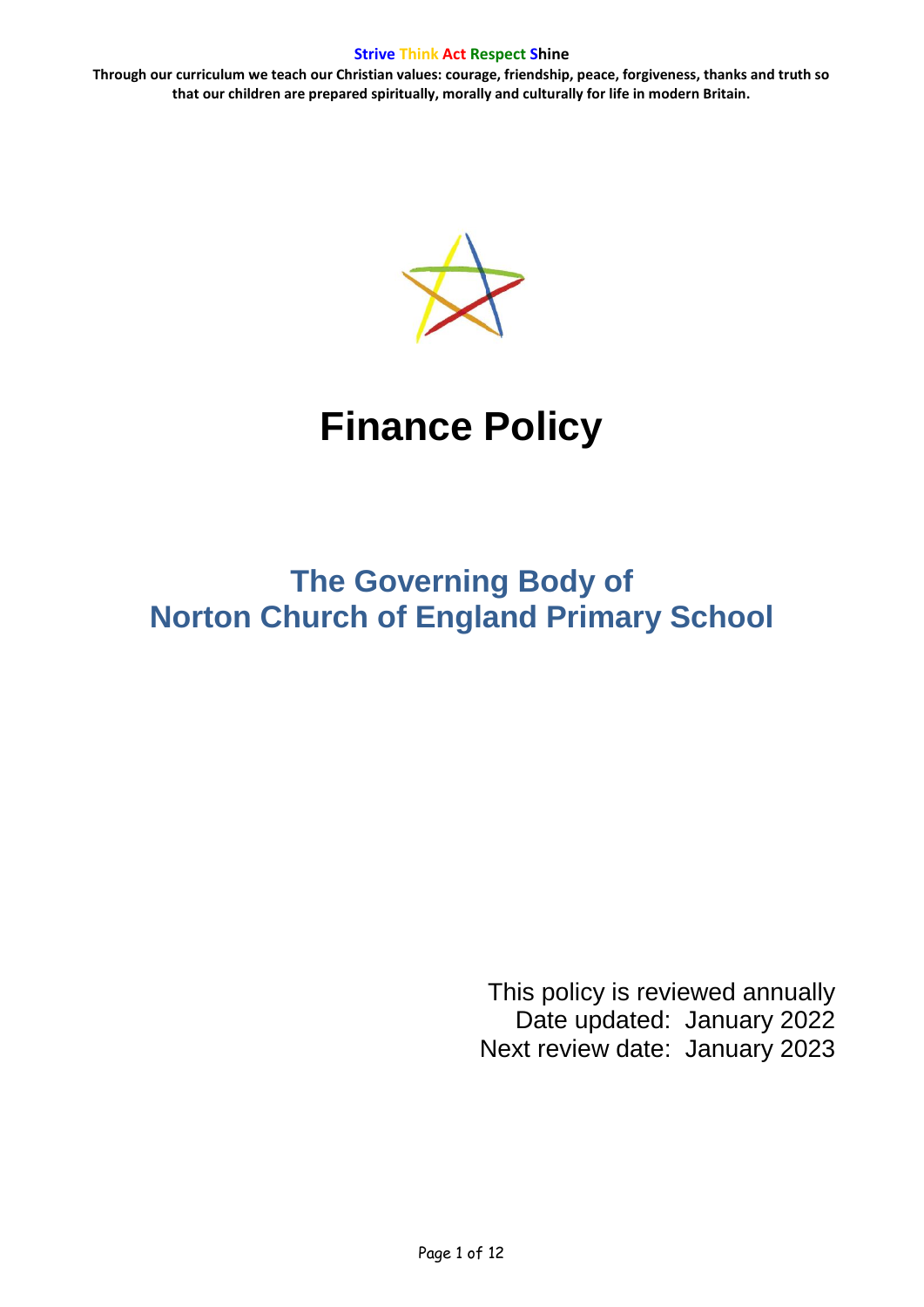**Through our curriculum we teach our Christian values: courage, friendship, peace, forgiveness, thanks and truth so that our children are prepared spiritually, morally and culturally for life in modern Britain.**

## **CONTENTS:**

| <b>Heading Titles</b> |                                            | Page |
|-----------------------|--------------------------------------------|------|
| <b>Budgets</b>        |                                            | 3    |
| 1.1                   | <b>Budget construction</b>                 |      |
| 1.2                   | Budgetary control and monitoring           |      |
| Payroll               |                                            | 4    |
| 2.1                   | Starters/variations/leavers                |      |
| 2.2                   | Time sheets                                |      |
| 2.3                   | Checking of payroll data                   |      |
| 2.4                   | Pay-related expenses                       |      |
| 2.5                   | Supply teachers                            |      |
| School Fund           |                                            | 5    |
| 3.1                   | Accounts                                   |      |
| 3.2                   | Signatories                                |      |
| 3.3                   | Final accounts and audit                   |      |
| Assets                |                                            | 6    |
| 4.1                   | Inventory                                  |      |
| 4.2                   | Off site register                          |      |
| Income                |                                            | 9    |
| 5.1                   | Credit income                              |      |
| 5.2                   | Cash income                                |      |
| 5.3                   | <b>Banking</b>                             |      |
| 5.4                   | Charging policy                            |      |
| 5.5                   | Donations                                  |      |
| 5.6<br>5.7            | Official capitation and School Fund income |      |
|                       | Cash received from pupils                  |      |
| 5.8                   | Security of receipt books and tickets      |      |
| Purchasing            |                                            | 8    |
| 6.1                   | Ordering                                   |      |
|                       | 6.2 Quotations/tenders                     |      |
| 6.3                   | Governor involvement                       |      |
|                       | 6.4 Receipt goods                          |      |
| 6.5                   | Invoice check and authorisation            |      |
| 6.6                   | Petty cash                                 |      |
| Register of Interests |                                            | 10   |
|                       | 7.1 Persons to be included                 |      |
|                       | 7.2 Interests to be recorded               |      |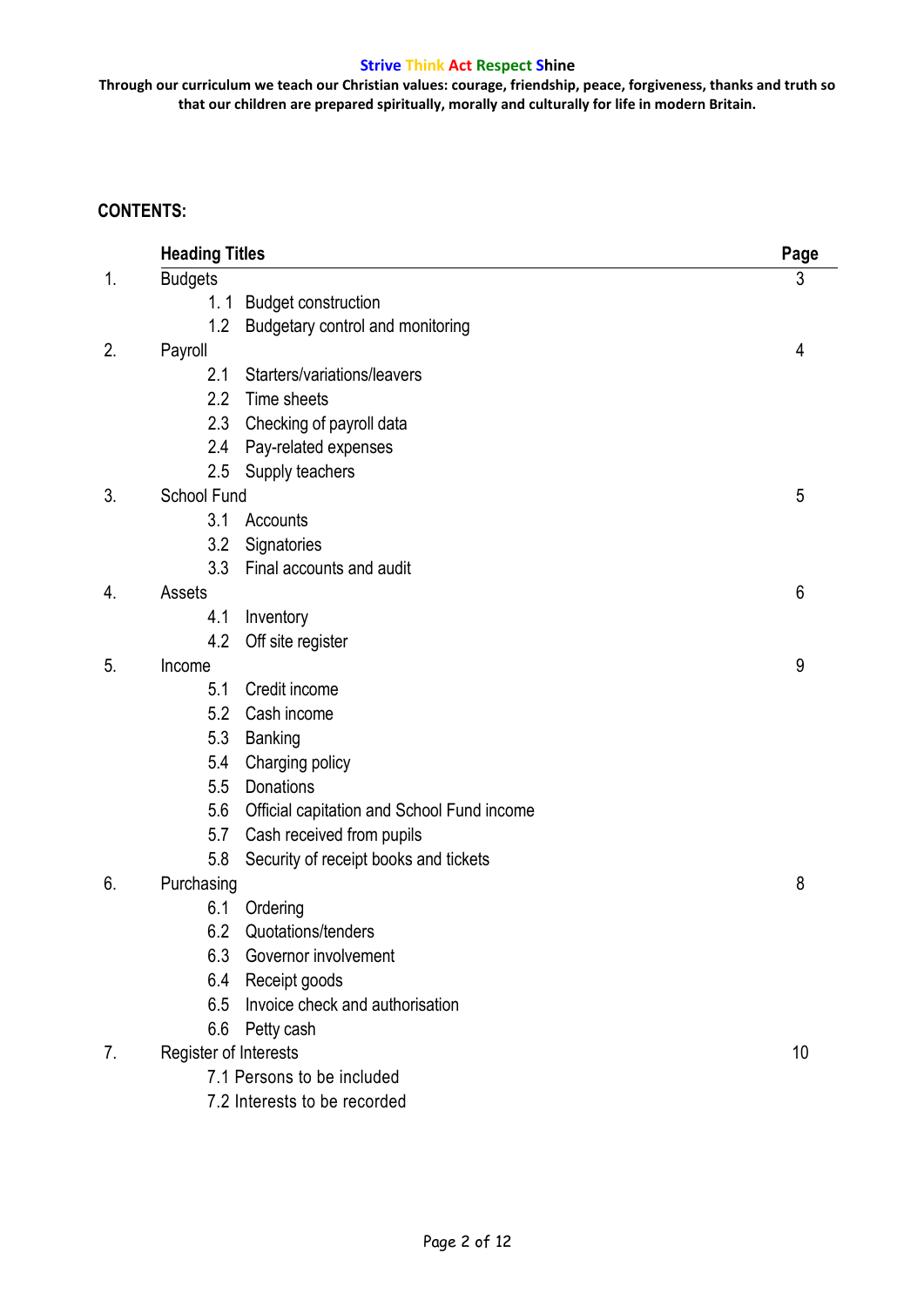**Through our curriculum we teach our Christian values: courage, friendship, peace, forgiveness, thanks and truth so that our children are prepared spiritually, morally and culturally for life in modern Britain.**

## **1. Budgets**

## **1.1 Budget Construction**

The Head is responsible for the detailed preparation of the annual budget. In doing this they should consult with other members of staff to ascertain detailed requirements.

The Resources Committee will determine the overall sum within which the budget must be set, and the amount of any anticipated balance to be carried forward into the following financial year.

In constructing the budget, the Head must take account of priorities identified in the School Development Plan and incorporate the costs of these in the budget. Priorities identified in the Development Plan must always be costed.

The budget total must not exceed the amount of the LA allocation plus or minus any balance brought forward from the previous year. If it appears that this cannot be achieved, the Head Teacher and Chair of Governors must inform the Education Department immediately when this becomes apparent.

The Resources Committee must meet in the Autumn term to consider a broad budget strategy, and again in the Spring term to consider and approve the detailed budget. The full Governing Body must subsequently approve the full budget, and minute this approval. The Local Authority must be informed in writing of the approved budget, in a format determined by the Local Authority. This statement must be signed by the Chair of Governors.

In constructing the detailed budget, factors the Head must take account of include:

- any anticipated changes in pupil numbers
- current and previous year's expenditure levels on individual budget headings
- Development Plan priorities
- staff pay awards and increments
- anticipated cost of inflation
- changes in the staffing complement
- changes in the supply of services, such as, utilities, IT etc.

## **1.2 Budgetary Control & Monitoring**

The Head Teacher is responsible for regular, detailed control of the school budget. To achieve this they will receive monthly reports from the school's accounting system. Such reports shall show, for each budget heading:-

- total budget for year
- total commitment and expenditure to date
- variance between the budget and expenditure.

The Head Teacher is empowered to take remedial action to address variances, by effecting virement between individual budget headings. Individual virements may be authorised as follows:

- up to £5,000 Head Teacher (and subsequently reported to Resources Committee)
- £5,000 £9,999 Chair of Governors (and subsequently reported to full Governing Body)
- £10,000 and over Full Governing Body.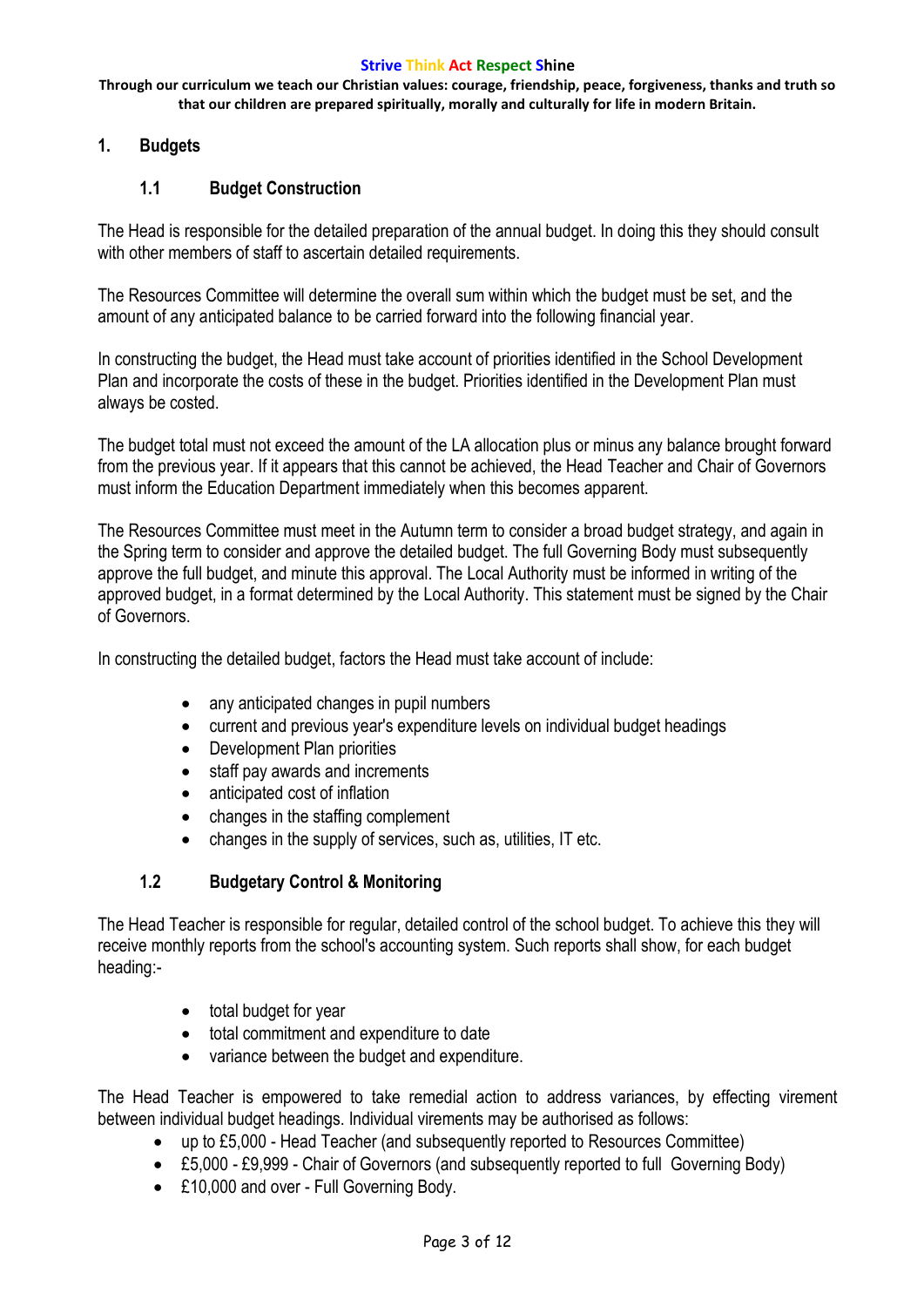#### **Through our curriculum we teach our Christian values: courage, friendship, peace, forgiveness, thanks and truth so that our children are prepared spiritually, morally and culturally for life in modern Britain.**

Virements, once approved, must be promptly recorded in the school's accounting system to keep the approved budget up to date.

The Head Teacher will present detailed budget monitoring statements to the Finance Committee on a termly basis, such statements shall show for each budget heading:

- total budget for year
- total commitment and expenditure to date
- variances between the budget and expenditure.

The Resources Committee shall consider such statements; the Head Teacher will provide explanations for any significant variances identified. The Chair of the Resources Committee shall report termly to the full Governing Body, identifying any significant budgetary issues and any remedial action taken or needed, and any policy decisions needed.

The Head Teacher may assign budgetary control of individual budget headings to other members of staff. Such members of staff must receive termly budget statements as detailed above. The Head Teacher remains ultimately accountable to the Governing Body for these budget headings.

Payroll expenditure data notified by Local Authority (in printout or electonic format) must be entered promptly each month by the Bursar/School Business Manager on to the school's accounting system.

Other, non-pay, expenditure notified by Local Authroity must be reconciled promptly on a monthly basis in the school's accounting system by the Bursar/School Business Manager.

When the accounts for each financial year are closed, a final statement from the school's accounting system must be presented to the next meeting of the Resources Committee.

## **2. Payroll**

## **2.1 Starters/variations/leavers**

All forms for:

- setting up new employees on the payroll (starters)
- $\bullet$  effecting variations to pay
- taking existing employees off the payroll (leavers)

must be made out by the Bursar/School Business Manager and authorised (signed) by the Head, or, in his/her absence, the Assistant Head. Such forms must then be posted directly and promptly to Shire Hall.

## **2.2 Time Sheets**

All time sheets submitted by a member of staff must be checked initially by the Bursar/School Business Manager, and then authorised (signed) by the Head Techer, or in their absence, the Assistant Head. Authorised time sheets must be processed electronically by the Bursar/School Business Manager and approved by the Head Teacher. Time sheets must be filed and never handed back to the employee.

## **2.3 Checking of Payroll Data**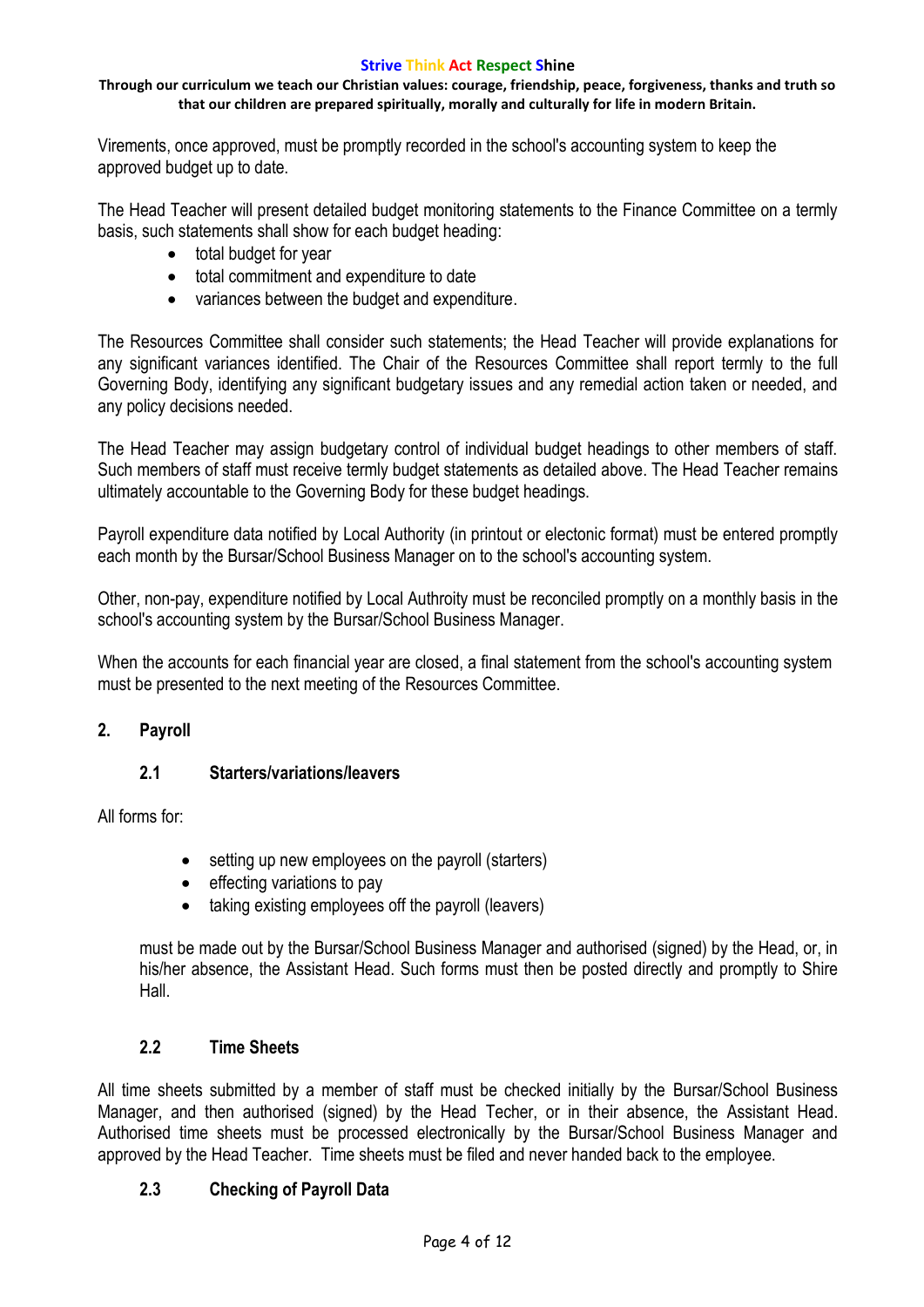#### **Through our curriculum we teach our Christian values: courage, friendship, peace, forgiveness, thanks and truth so that our children are prepared spiritually, morally and culturally for life in modern Britain.**

Payroll data received monthly from the Local Authority must be scrutinised by:

- the Head Teacher to ensure all employees are recognised, and pay appears reasonable (no detailed check), and
- the Bursar/School Business Manager, to check accuracy of pay calculations.

## **2.4 Pay Related Expenses**

All pay-related expenses must be processed through the payroll system. Pay -related expenses must never be paid via petty cash, or by the creditor payment system. If any doubt exists about whether an item should be processed via the payroll system, the Payroll team at the Local Authority must be contacted for advice (Tel: 425922).

## **2.5 Supply teachers**

The Governing Body will decide, on the basis of advice from the Head Teacher, whether supply teacher insurance cover shall be taken out, and the extent of the cover. All claims submitted by supply teachers must be authorised (signed) by the Head Teacher, or in their absence, the Assistant Head. Reimbursement claims must be submitted on a monthly basis by the Bursar/School Business Manager. The Bursar/School Business Manager must check on a monthly basis that correct amounts have been charged as per the Local Authority expenditure printout.

## **3. School Fund**

## **3.1 Accounts**

The accounts of the School Fund are to be maintained on a day to day basis by the Bursar/School Business Manager. All income and expenditure will be entered promptly in the accounts. Abank reconciliation will be performed monthly when bank statements are received, between the balance as per the accounting record and the balance as per bank statements

**Signatories** -The following are allowed to sign cheques on the bank account:

- Head Teacher
- Assistant Head
- Chair of Governors
- Chair of Resources Committee

There must be two signatures on each cheque.

## **3.2 Final Accounts and Audit**

Final accounts are prepared at the end of the School Fund financial year by the Bursar/School Business Manager. The accounts will be audited by an auditor appointed by the full Governing Body. The auditor will not be a member of the Governing Body. In appointing an auditor and operating the Fund, the Governors will follow the instructions laid down in the Local Authority's Manual on Unofficial Funds.

The audited accounts should be presented to the full Governing Body for approval. Governors'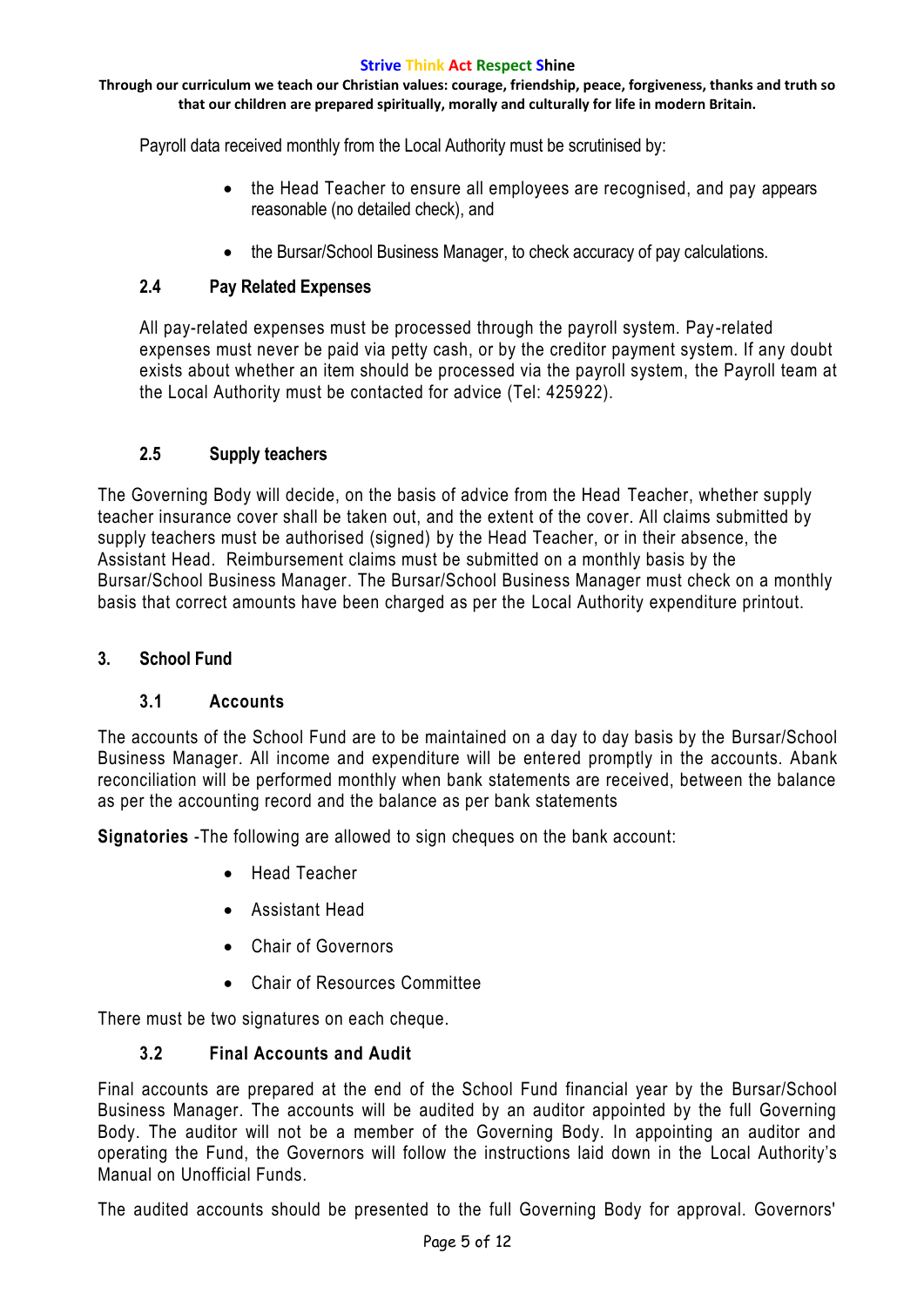#### **Through our curriculum we teach our Christian values: courage, friendship, peace, forgiveness, thanks and truth so that our children are prepared spiritually, morally and culturally for life in modern Britain.**

approval must be recorded in the minutes of the meeting. Once approved, the Clerk to the Governing Body will return the requested form to Local Authority in the format required by the Education Department.

School Fund monies must be kept, and recorded, separately from the school's capitation monies and securely held.

## **4. Assets**

## **4.1 Inventory**

The portable, desirable, or attractive assets of the school, as well as any assets of intrinsic value will be recorded in the school's inventory. Full details (make, model, serial number, approximate value) shall be recorded.

The Bursar/School Business Manager is responsible for keeping the inventory up to date by adding new items when they are received into school.

Items up to a value of £100 may be sold or written out of the inventory on the authority of the Head Teacher. Over this limit, the Governing Body must authorise and details recorded in the minutes. Reasons must be recorded in the inventory, together with the Head's signature (up to £100) or the Governors' minute reference (£100 and over). An official receipt for sales income must be issued to the purchaser.

Inventories shall cover all areas of the school, and be arranged on a room-by-room basis. A separate inventory will be maintained to include items which are not allocated to a specific room.

The inventory shall be checked against the actual assets by the Head Teacher on an annual basis. Any discrepancies shall be investigated immediately, and if necessary the Governors, Police and the authority's auditors shall be informed. The check shall be evidenced by the checker signing and dating the inventory.

## **4.2 Off-site Register**

Any inventory items taken off-site by members of staff for official purposes must be recorded in a register. The date borrowed, and the signature of the borrower, must be recorded. On the return of the item the date of return will be recorded.

#### **5. Income**

.

5.1 **Credit Income** (Where payment for goods/services provided by the school is made after the provision takes place).

An official invoice must be raised by the Bursar/School Business Manager in all cases and sent to the debtor as soon as possible after the provision of the goods/service, and no later than one week after the provision. Pre-School are invoiced every short term and the Before & After School Club are invoiced monthly.

A file of copy invoices will be maintained by the Bursar/School Business Manager.

If an invoice has not been paid by the required date, this is recorded on the debtors list.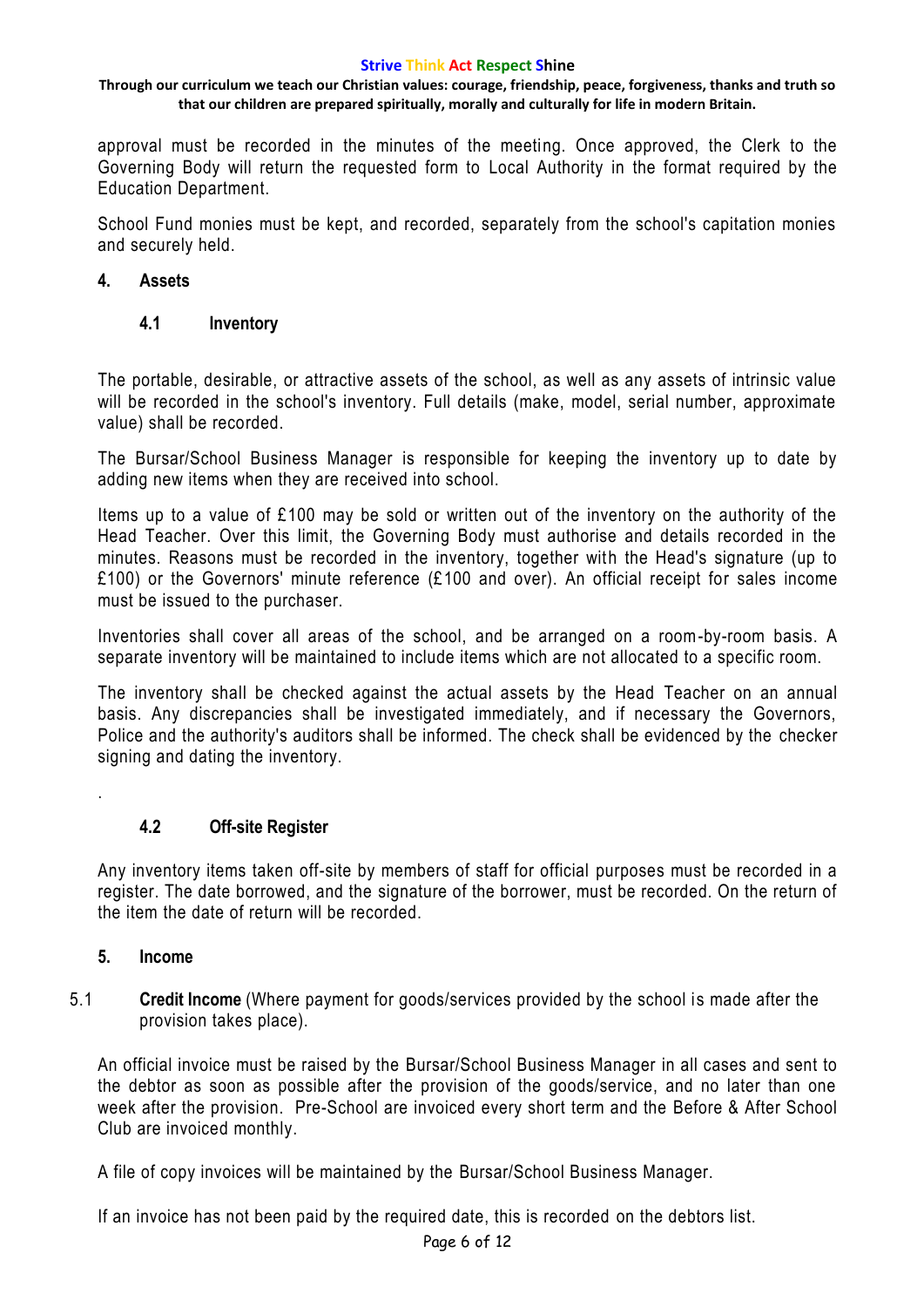**Through our curriculum we teach our Christian values: courage, friendship, peace, forgiveness, thanks and truth so that our children are prepared spiritually, morally and culturally for life in modern Britain.**

Reminders will be sent after the following periods if the debt remains outstanding:

- 1st reminder 4 weeks
- 2nd reminder 6 weeks
- 3<sup>rd</sup> reminder 8 weeks.

If after 8 weeks the debt remains unpaid, consideration will be given by the Head and/or Governors to writing the debt off in accordance with the following limits:

- up to £50 Head may authorise write-off
- up to £100 Chair of Governors may authorise write-off
- £100 and over full Governing Body may authorise write-off.

In each case, the possibility of taking legal action to recover the debt must be considered by Head Teacher, Chair of Governors and other Governors as appropriate.

As well as sending formal reminders, efforts must be made by the school to contact the debtor in order to secure recovery of the debt. If payment has not been received after the final reminder no further goods or services will be provided until the outstanding debt is settled.

When an invoice is paid, details of the payment must be written on the invoice log, and removed from the debtors list.

All payments received must be recorded on the electronic payment system which is the parents receipt. An official receipt should be issued to the debtor if they are not on the electronic system and the receipt number written on the invoice log

**Cash & Cheque Income** (i.e. where payment is received at the time goods/services are provided).

All payments received must be recorded on the electronic payment system which is the parents receipt. An official receipt should be issued to the debtor if they are not on the electronic system and the receipt number written on invoice log.

## **5.2 Banking**

All income received (cash or cheque) must be banked promptly and intact ensuring the safe limit does not exceed £1,000. No payments may be made out of income collected. A record to evidence the banking must be kept (e.g. stamped paying-in slip).

## **5.3 Charging Policy**

The full Governing Body will set a charging policy to cover:

lettings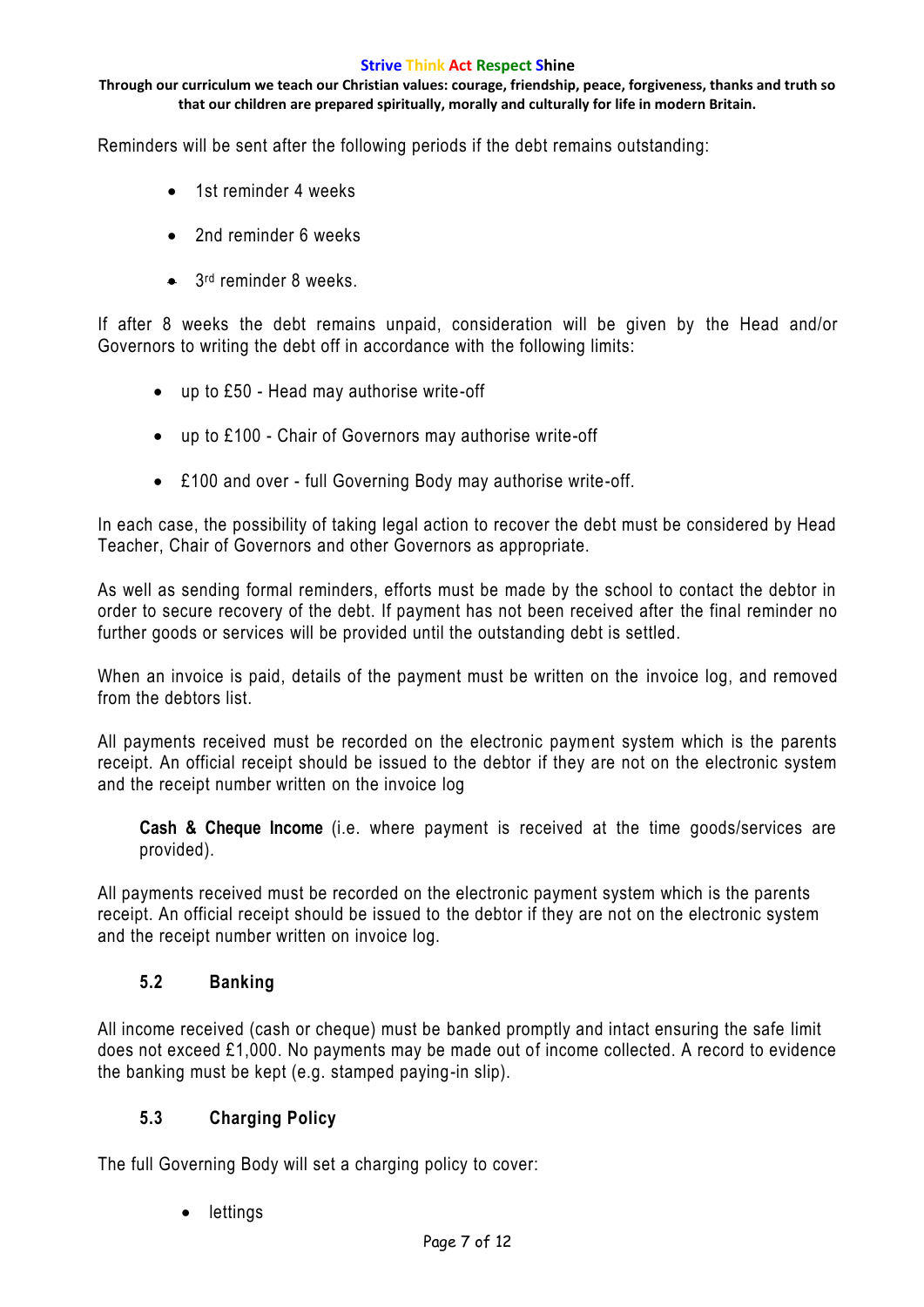**Through our curriculum we teach our Christian values: courage, friendship, peace, forgiveness, thanks and truth so that our children are prepared spiritually, morally and culturally for life in modern Britain.**

- school trips
- $\bullet$  clubs
- pre-school provision
- private photocopying
- private telephone calls

The charging policy will be reviewed annually by the Governing Body. Charges levied by the school will be in line with this policy.

## **5.4 Donations**

Donations from any sources must be acknowledged by the issue of an official receipt to the payer. All donations must be banked promptly and intact.

## **5.5 Official Capitation & School Fund Income**

All income used to offset expenditure incurred on the capitation budget (e.g. photocopying, telephone calls, sales of work) must be paid into the official County Fund and coded to an appropriate income code. Monies received from any sales of school equipment must similarly be paid into the County Fund.

Donations may be paid into the County Fund or the School Fund dependent upon the wishes of the donor which must be ascertained beforehand.

## **5.6 Cash received from Pupils**

All cash/cheques received in class must be posted in the secure red post box in the reception area immediately. The Admin Assistant will check the red post box on a daily basis and record any payments electronically which is the receipt. If parents are not using the electronic system issue an official receipt for the income which will be handed to the class teacher who will return it to parents.

## **5.7 Security of Receipt books and tickets**

All unused receipts and tickets to be used to acknowledge receipt of income, must be held securely in the school office.

## **6. Purchasing**

## **6.1 Ordering**

School procedures for purchasing should ensure that purchases are as required and are for bone fide purposes.

Orders should be processed by the Bursar/School Business Manager after initial approval by budget holders has been sought and given. The official order produced from the computer system must be signed by the budget holder before it is sent to the supplier. If an order has b een placed over the telephone an official confirmatory order must be sent.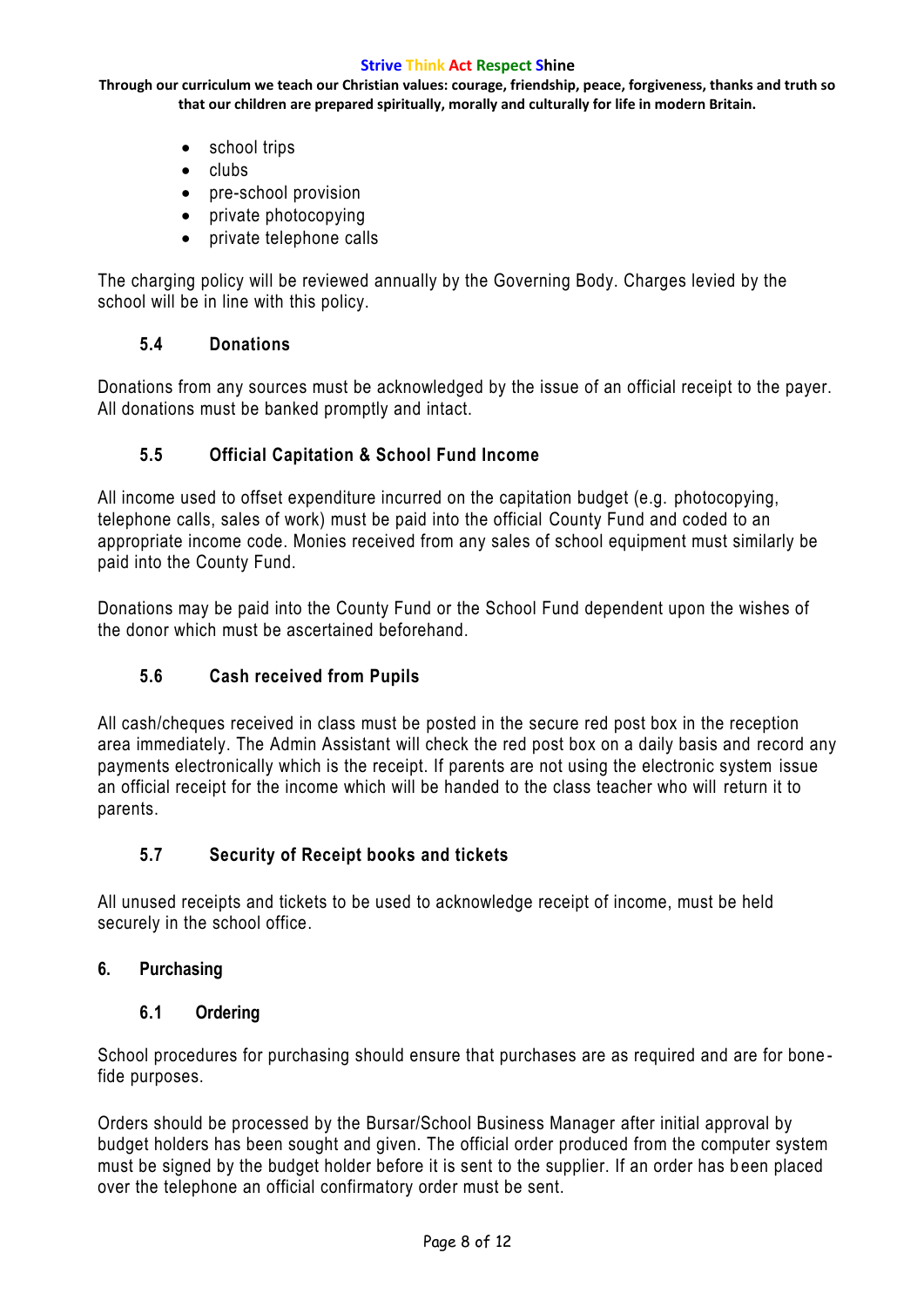#### **Through our curriculum we teach our Christian values: courage, friendship, peace, forgiveness, thanks and truth so that our children are prepared spiritually, morally and culturally for life in modern Britain.**

Official orders must not be used to procure goods for private purposes.

Official order stationery must be held in a secure location.

Copies of all official orders placed must be retained on file at the school by the Bursar/School Business Manager.

When placing orders it is the responsibility of the initiator to ensure that Gloucestershire County Council Financial Regulations and Standing Orders are adhered to, these being -

## **6.2 Quotations and Tenders**

If the Consortium is used for any purchases, or if the LA-approved Term Contractors are used for maintenance work, then the school need not seek competitive quotations to comply with Financial Regulations. However if, for purchases up to £500, the Head Teacher wishes to obtain quotes in competition with the Consortium/Term Contractors, then this may be effected. Above £500, Governors may decide to seek such competitive prices.

Financial Regulations - for orders for goods/services under £15,000:

£500 -£2,500 - at least three prices to be examined and retained, these prices may be taken from suppliers' written or verbal quotations or catalogues/price lists.

£2,501 -£15,000 - independent written evidence of at least three prices should be obta ined and retained.

Independent written evidence means quotations provided on suppliers' headed notepaper.

Tenders should be invited in one of three ways, and in accordance with specific Standing Orders.

- from at least three contractors included on a standing list, or where no standing list exists
- from at least three appropriate contractors, or
- by open competition by advertisement in local newspaper or appropriate journal.

## **6.2 Governor Involvement**

As well as ensuring that the above have been adhered to, it is the responsibility of the Head Teacher to ensure that Governors are consulted in the following circumstances:

On purchasing decisions when the estimated cost of one item exceeds £500 0

Review of quotations obtained where estimated costs exceed £5,000.

Review of quotations when the lowest quote is not the most suitable.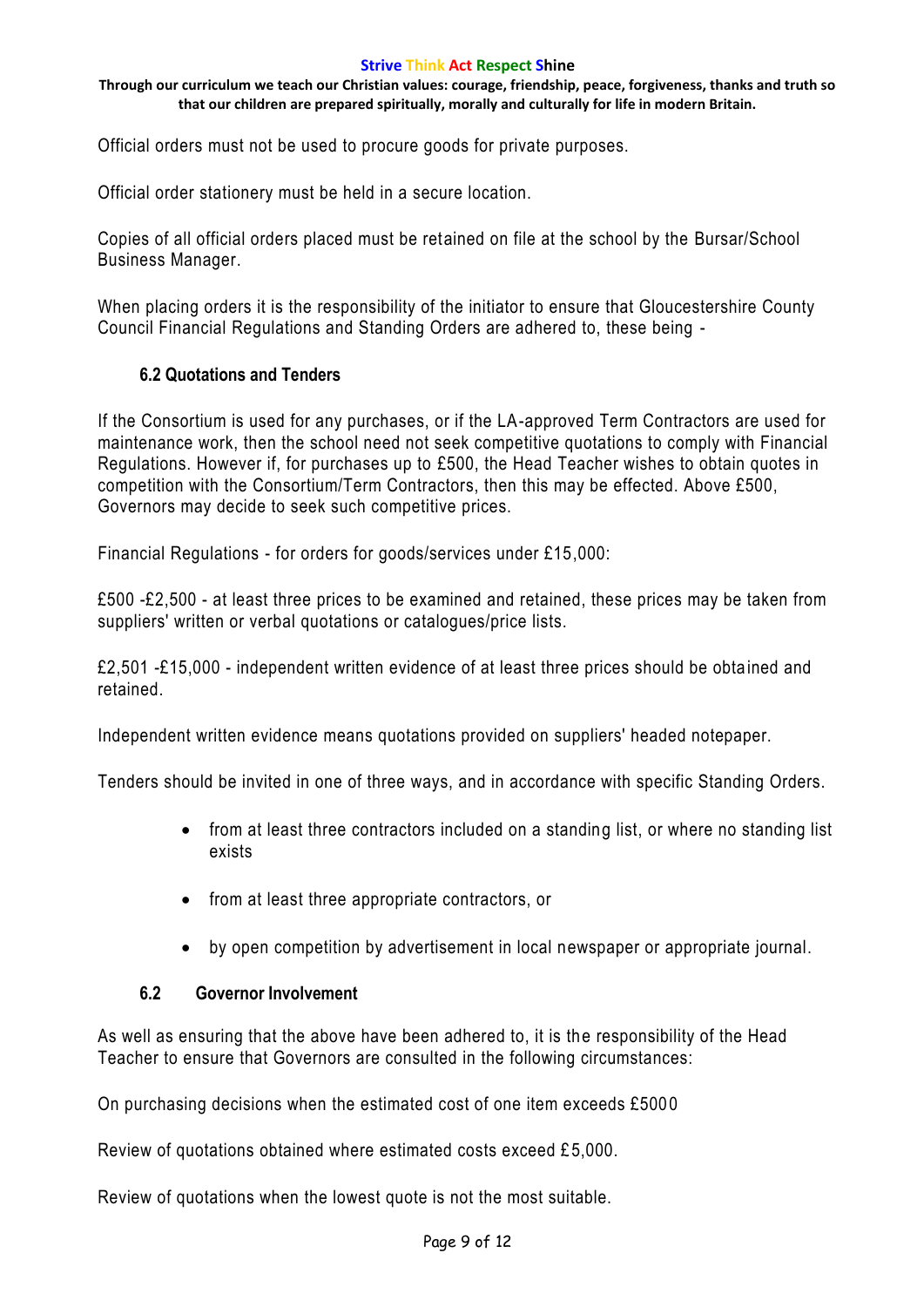**Through our curriculum we teach our Christian values: courage, friendship, peace, forgiveness, thanks and truth so that our children are prepared spiritually, morally and culturally for life in modern Britain.**

## **6.3 Receipt of Goods**

Once items ordered have been received, the Bursar/School Business Manager must ensure that items delivered correspond to details contained in the delivery note. Upon examinati on of goods the secretary must ensure that both quality and quantity are appropriate.

## **6.4 Invoice Check and Authorisation**

Invoices received must be checked to both copy orders and delivery notes to ensure that invoices relate to goods ordered and delivered. Invoices should also be checked for arithmetical correctness. All invoices must be certified for payment by the head teacher before being passed for payment (or in the Head's absence, the Assistant Head).

Invoices passed for payment must be recorded promptly in the school's accounting system by the Bursar/School Business Manager.

## **6.5 Petty Cash (cheque book only)**

Day to day operation of the petty cash account is the responsibility of the Bursar/School Business Manager.

All petty cash expenditure, and reimbursement income, must be promptly recorded in the petty cash record.

Reimbursement must be claimed monthly or when one-half of the imprest advance has been used. The Head (or Assistant Head in the Head Teacher's absence) must certify the reimbursement claim.

Each time a reimbursement claim is submitted, the Bursar/School Business Manager must complete a reconciliation ensuring that cheques expended, plus cash at bank, equals the amount of the advance.

All members of staff who wish to purchase items from the petty cash account must obtain prior approval from the Head. Staff reimbursement slip (receipts, paid invoices etc.) to evidence the payment must be presented to the Bursar/School Business Manager by members of staff when reclaiming cheques from the account. These staff reimbursement slips must be retained by the Bursar/School Business Manager and filed with the reimbursement claim.

In normal circumstances individual purchases from petty cash must not exceed £ 50. In exceptional circumstances payments up to £75 may be made, with the express prior approval of the Head. Such payments should be for emergencies only and should not simply result from a lack of planning.

All cheque books held must be retained securely.

#### **7. Register of Pecuniary and Other Interests**

## **7.1 The School shall maintain such a Register**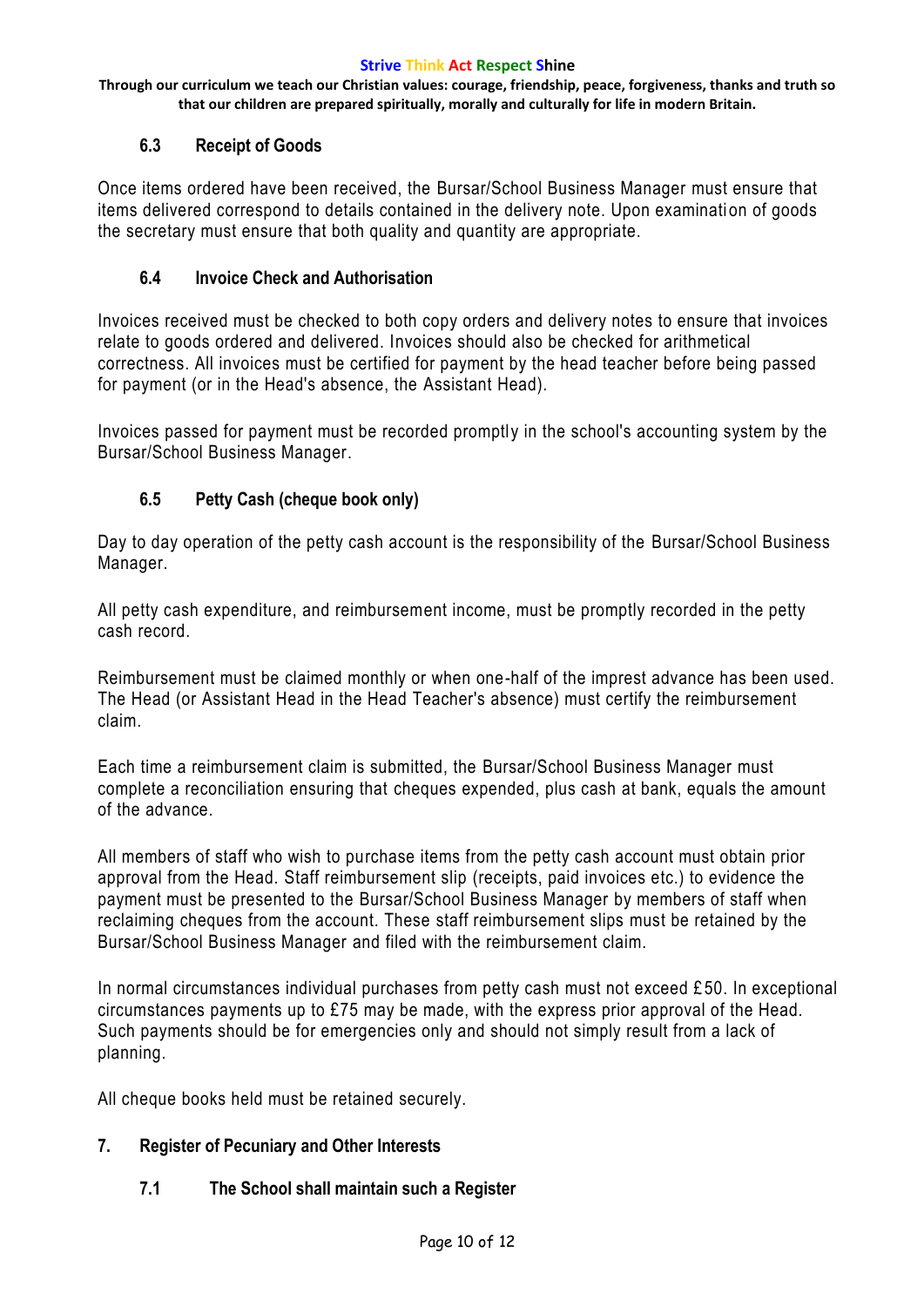**Through our curriculum we teach our Christian values: courage, friendship, peace, forgiveness, thanks and truth so that our children are prepared spiritually, morally and culturally for life in modern Britain.**

Persons to be included:

- All Governors
- Head Teacher
- All senior staff (e.g. Assistant Head, Heads of Departments, Bursar/School Business Manager and all staff with a financial role)

## **7.2 Interests to be Recorded**

The basic principle to be followed is that any interest should be recorded which could be seen to improperly influence any decisions taken, pecuniary or otherwise, regarding the operation of the school.

Examples of such improper influence might be:

to purchase goods or materials from a company in which a Governor/senior member of staff has a financial interest without going through the correct procedures re. obtaining competitive prices;

promoting member of staff who has close personal relationship (spouse, partner, son, daughter etc.) with Governor/senior member of staff, without going through correct procedures re. recruitment and selection.

There can never be a definitive, comprehensive list of the interests which should be recorded, but the following is intended to give some guidance:

- $\triangleright$  having a financial, or other, interest in an organisation which could feasibly be in a position to supply goods/services to the school e.g.
- $\triangleright$  building contractors
- $\triangleright$  plumbing contractors
- $\triangleright$  electrical contractors
- $\triangleright$  audio/visual goods suppliers (e.g. T.V.s, video recorders, etc.)
- $\triangleright$  repair/maintenance of equipment (electrical and other) suppliers of computer hardware and software suppliers of stationery
- $\triangleright$  suppliers of educational equipment (e.g. P.E. equipment) suppliers of furniture, fittings, carpets, curtains etc. decorating contractors
- $\triangleright$  catering contractors
- $\triangleright$  suppliers of provisions
- $\triangleright$  suppliers of clothing
- $\triangleright$  suppliers of building materials
- $\triangleright$  suppliers of catering equipment suppliers of fuel
- $\triangleright$  suppliers of vehicles
- $\triangleright$  suppliers of books
- $\triangleright$  grounds maintenance contractors gardening contractors
- $\triangleright$  suppliers of grounds/garden maintenance equipment suppliers of plants, trees, seeds etc.
- $\triangleright$  suppliers of heating equipment suppliers of lighting equipment suppliers of musical instruments
- $\triangleright$  suppliers of insurance consultants (e.g. legal, financial, training, property)